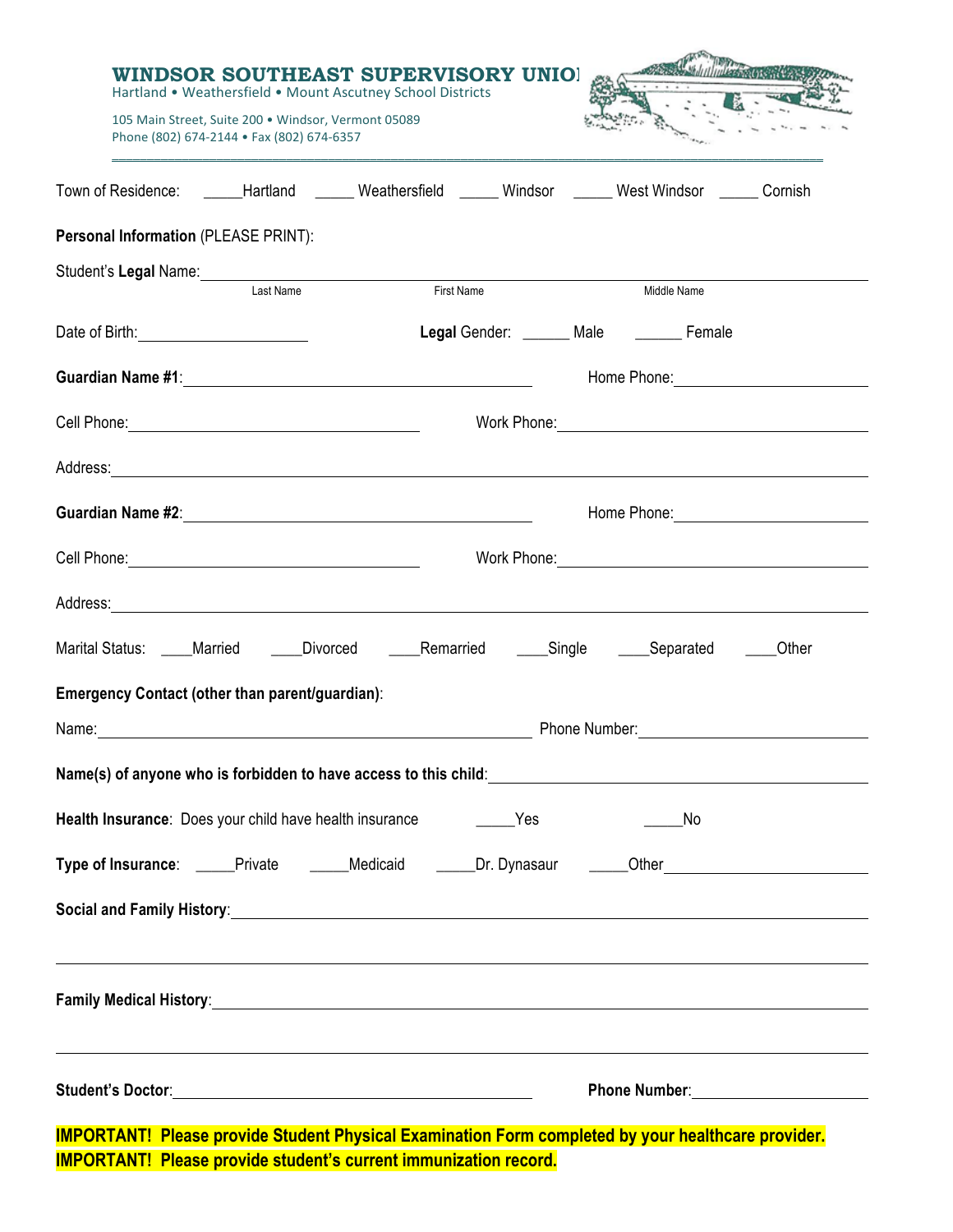## **Medical History**:

| List any <b>PRESCRIPTION</b> medication your child takes:<br>Name of Medication                                                                                                                                                                                               | Doseage                            | How Many Times Per Day?                                                                                                                                                                                                                                         |  |  |
|-------------------------------------------------------------------------------------------------------------------------------------------------------------------------------------------------------------------------------------------------------------------------------|------------------------------------|-----------------------------------------------------------------------------------------------------------------------------------------------------------------------------------------------------------------------------------------------------------------|--|--|
| List any <b>OVER-THE-COUNTER</b> medicines, herbal or homeopathic remedies your child takes:<br>Name of Medication                                                                                                                                                            | Doseage                            | How Many Times Per Day?                                                                                                                                                                                                                                         |  |  |
| <u> 1989 - Johann Stoff, deutscher Stoffen und der Stoffen und der Stoffen und der Stoffen und der Stoffen und der</u><br><b>HEARING History:</b><br>Ear Tubes: _____Yes _____No                                                                                              |                                    | <u>state and the state of the state and the state of the state of the state of the state of the state of the state of the state of the state of the state of the state of the state of the state of the state of the state of th</u><br>If YES - When inserted? |  |  |
| Ear Specialist: <u>Andrea Specialist:</u> Andrea Specialist: Andrea Specialist: Andrea Specialist: Andrea Specialist: Andrea Specialist: Andrea Specialist: Andrea Specialist: Andrea Specialist: Andrea Specialist: Andrea Special                                           |                                    | Phone Number:                                                                                                                                                                                                                                                   |  |  |
| <b>VISION History:</b>                                                                                                                                                                                                                                                        |                                    | Where: Where and the contract of the contract of the contract of the contract of the contract of the contract of the contract of the contract of the contract of the contract of the contract of the contract of the contract                                   |  |  |
| Corrective eye wear: ____Yes _____No lf Yes, what type: ________________________                                                                                                                                                                                              |                                    | Patching: _____Yes _____No                                                                                                                                                                                                                                      |  |  |
| Other eye problems? (i.e. injury, muscle problems): entitled and contain the contact of the contact of the contact of the contact of the contact of the contact of the contact of the contact of the contact of the contact of                                                |                                    |                                                                                                                                                                                                                                                                 |  |  |
|                                                                                                                                                                                                                                                                               |                                    | Phone Number:                                                                                                                                                                                                                                                   |  |  |
| <b>DENTAL History:</b>                                                                                                                                                                                                                                                        |                                    |                                                                                                                                                                                                                                                                 |  |  |
|                                                                                                                                                                                                                                                                               |                                    |                                                                                                                                                                                                                                                                 |  |  |
| Orthodontist:                                                                                                                                                                                                                                                                 | Phone Number:                      |                                                                                                                                                                                                                                                                 |  |  |
| Other oral health issues/problems (i.e. injury, surgery)<br><b>Example 2018</b>                                                                                                                                                                                               |                                    |                                                                                                                                                                                                                                                                 |  |  |
| <b>BIRTH History</b><br><b>Birth Weight</b><br>Pregnancy complications (i.e. prolonged labor, c-section, toxemia): \\esp \\esp \\esp \\esp \\esp \\esp \\esp \\esp \\esp \\esp \\esp \\esp \\esp \\esp \\esp \\esp \\esp \\esp \\esp \\esp \\esp \\esp \\esp \\esp \\esp \\es | Isolette/Incubator? ____Yes ____No |                                                                                                                                                                                                                                                                 |  |  |
| Birth Complications (i.e. breatihng, jaundice, etc): <b>contract to the contract of the contract of the contract of the contract of the contract of the contract of the contract of the contract of the contract of the contract</b>                                          |                                    |                                                                                                                                                                                                                                                                 |  |  |
|                                                                                                                                                                                                                                                                               |                                    |                                                                                                                                                                                                                                                                 |  |  |
|                                                                                                                                                                                                                                                                               |                                    |                                                                                                                                                                                                                                                                 |  |  |
| <b>Social and Family History:</b>                                                                                                                                                                                                                                             |                                    |                                                                                                                                                                                                                                                                 |  |  |

Has your child experienced any physical problems that may affect adjustment to school?<br>
<u>Faster and the school?</u>

Are there any smokers in the household? No No No No No